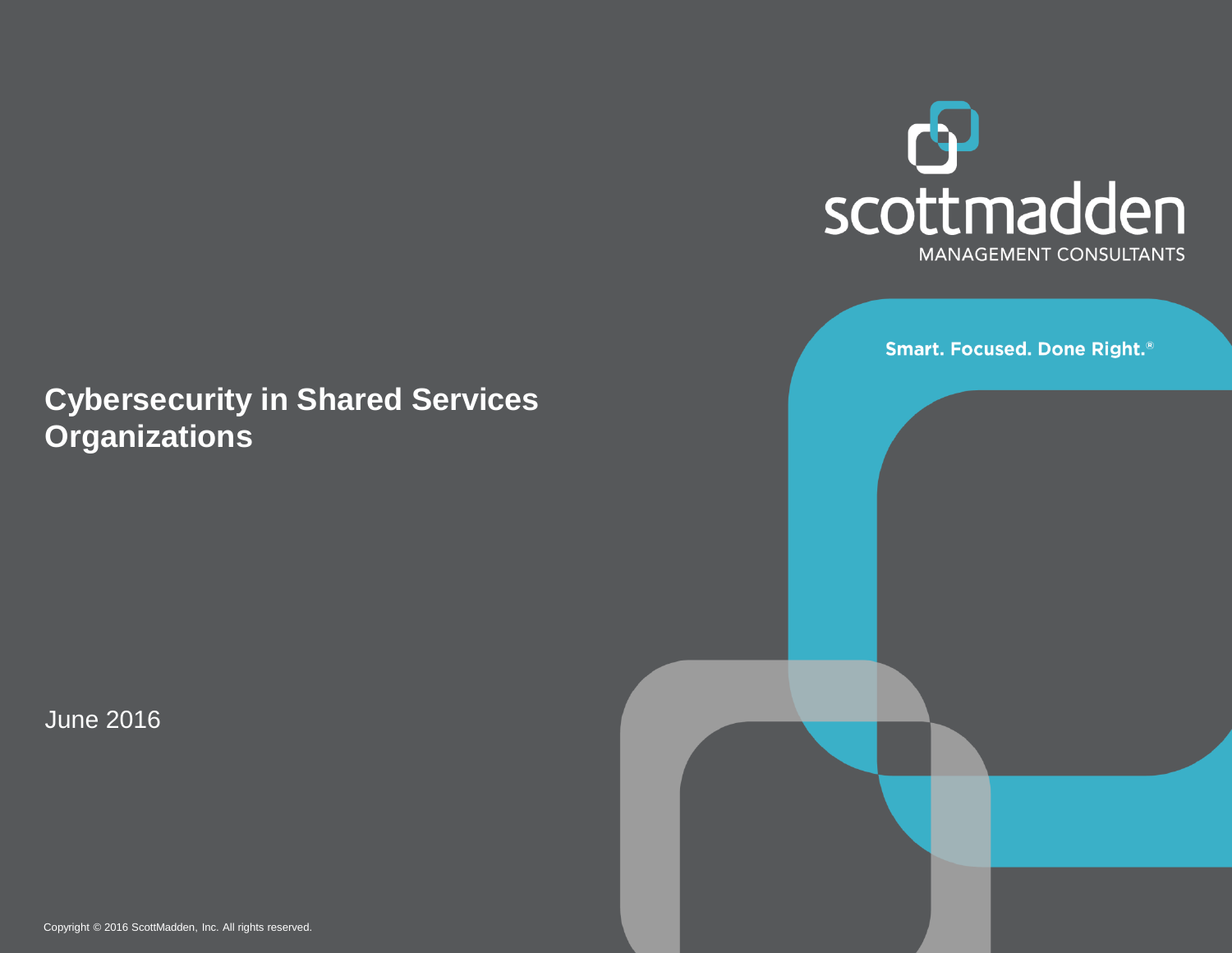### **Contents**

- Introduction to Shared Services Cybersecurity
- What's at Risk?
- Cyber Attack Trends
- Key Shared Services Organization (SSO) Risk Factors
- Building Blocks of an SSO Cybersecurity Program
	- Data Security
	- Education and Awareness
	- Governance and Compliance
- SSO Cybersecurity Leading Practices
- How ScottMadden Can Help

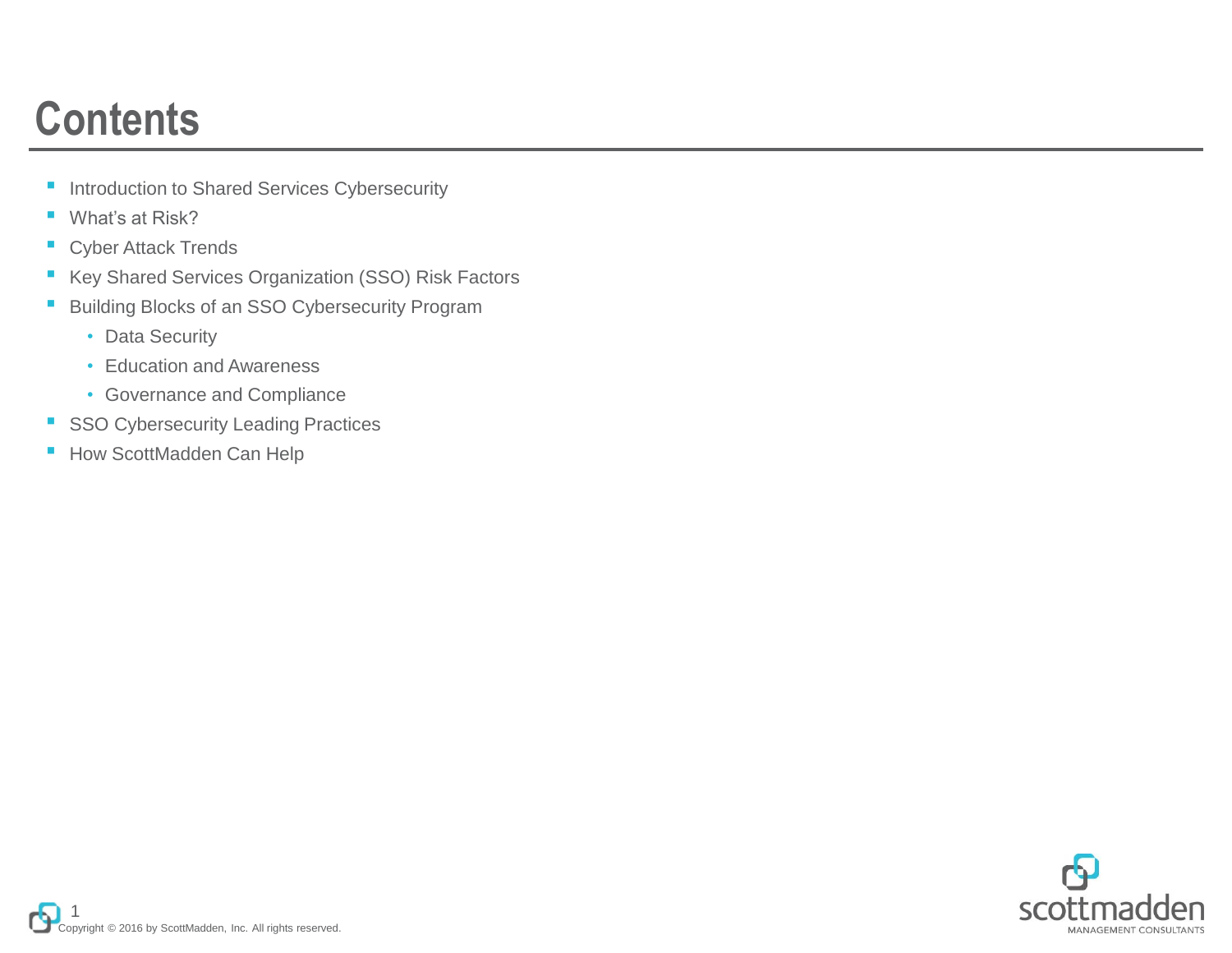### **Introduction to Shared Services Cybersecurity**

**Shared Service Organizations (SSOs) control much of an organization's confidential and restricted personal information. While handling and using this data is routine for SSOs, it is exactly the kind of information that is highly prized by cyber criminals. A robust cybersecurity program is imperative to protect the organization, employees, and customers.**

**Cyber threats can materialize in a number of ways but can be broken down into two main types:**

| <b>Type</b>     | <b>Description</b>                                                                                                           | <b>Examples</b>                                                                                                       |  |
|-----------------|------------------------------------------------------------------------------------------------------------------------------|-----------------------------------------------------------------------------------------------------------------------|--|
| <b>External</b> | Cyber criminals use offensive maneuvers with the intent of<br>stealing, altering, or destroying data, networks,              | Denial of service attacks designed to make network<br>resources unavailable to its users                              |  |
|                 | infrastructure assets, and/or personal devices                                                                               | Unauthorized users gaining physical access to a<br>computer and downloading sensitive data                            |  |
|                 |                                                                                                                              | Attempts to acquire usernames, passwords, and<br>credit card details directly from users (e.g., phishing)             |  |
| <b>Internal</b> | Employees unintentionally compromise sensitive data or<br>systems, potentially exposing the organization to cyber<br>attacks | Sending documents containing sensitive information<br>via standard email rather than through secure email<br>programs |  |
|                 | Employees maliciously circumvent data security protocols<br>and/or willingly aid cyber criminals                             | Purposefully opening email attachments from<br>external senders known to contain malicious code                       |  |

**Many organizations have dedicated Information Security (InfoSec) groups that manage security programs enterprise wide. However, accountability for protecting sensitive shared services and employee information ultimately falls to the SSO.**

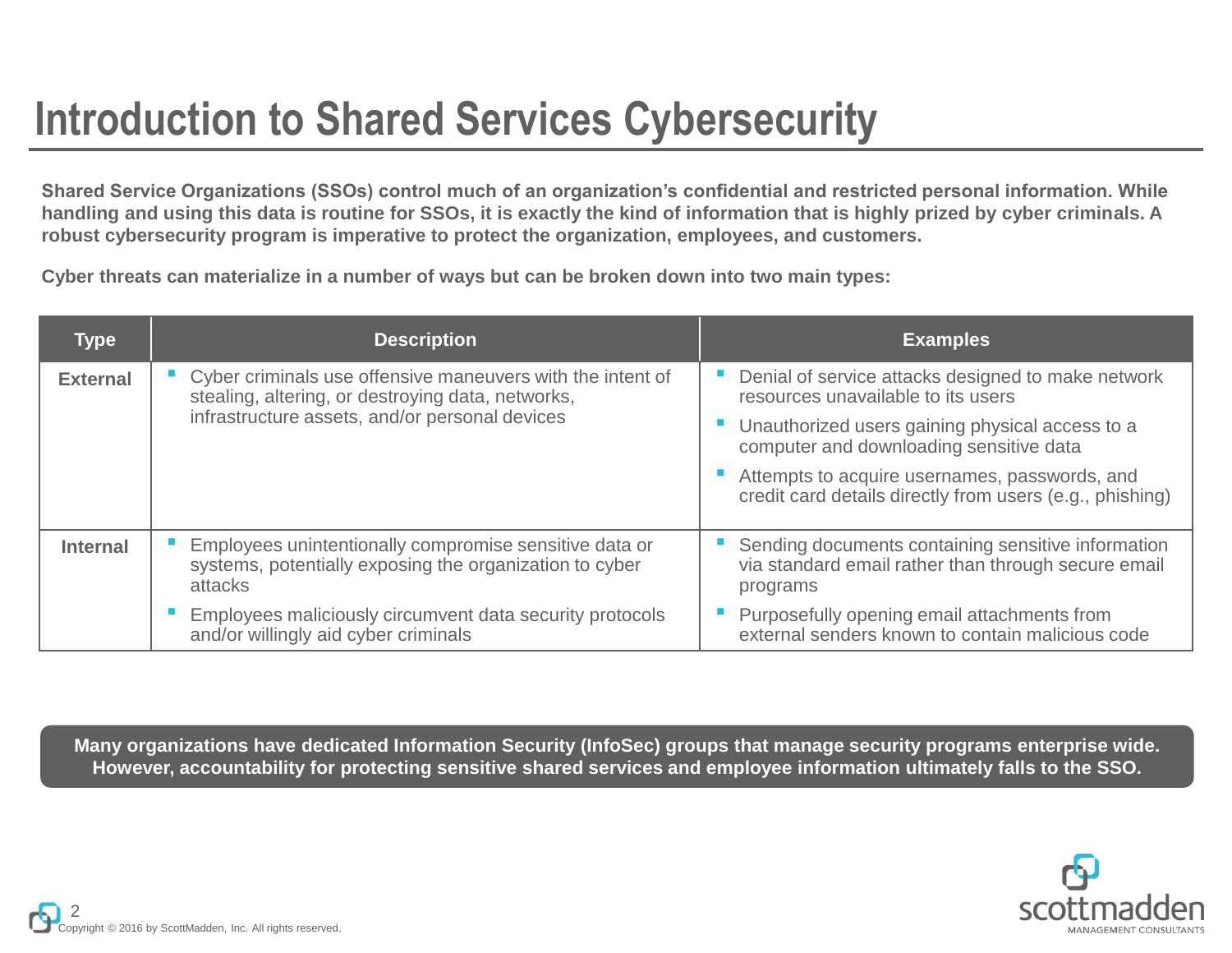### **What's At Risk?**

**Confidential Information refers to data/information for which unauthorized access or disclosure could result in an adverse effect on the organization, an individual, or both. This information could either be personally identifiable information (PII) or confidential business information. Restricted Information includes the most sensitive Confidential Information and is typically protected by law or policy.**

| <b>Personal Data/PII</b>                                        |                                                                                                                        |                                                                                                                                     | <b>Business/Organization</b>                                                                                               |                                                                                                                                   |  |
|-----------------------------------------------------------------|------------------------------------------------------------------------------------------------------------------------|-------------------------------------------------------------------------------------------------------------------------------------|----------------------------------------------------------------------------------------------------------------------------|-----------------------------------------------------------------------------------------------------------------------------------|--|
| <b>Examples of</b><br><b>Confidential</b><br><b>Information</b> | $\blacksquare$ Name<br><b>Email address</b><br>Physical address<br><b>Phone number</b><br>$\blacksquare$ Job title     | ■ Work experience<br>$\blacksquare$ Evaluations<br>Gender<br>$\blacksquare$ Marital status<br>$\blacksquare$ Age                    | ■ M&A or transactional<br>activity<br>Ongoing lawsuits<br>Internal investigations<br>Proprietary content                   | Advance SEC filings<br><b>Press releases</b><br>$\blacksquare$ Emails<br>$\blacksquare$ Internal memos<br>■ Company presentations |  |
| <b>Examples of</b><br><b>Restricted</b><br><b>Information</b>   | <b>SSN</b><br>■ Passport<br><b>Driver's license</b><br>$\blacksquare$ Ethnicity<br>• Nationality<br>Sexual orientation | Medical history<br>■ Salary/compensation<br>■ Bank account information<br>■ Background checks<br>Credit reports<br>Criminal history | Strategic plans<br><b>Budgets</b><br>Reports<br>Legal materials<br>Audits and assessments<br>$\blacksquare$ P-card numbers |                                                                                                                                   |  |

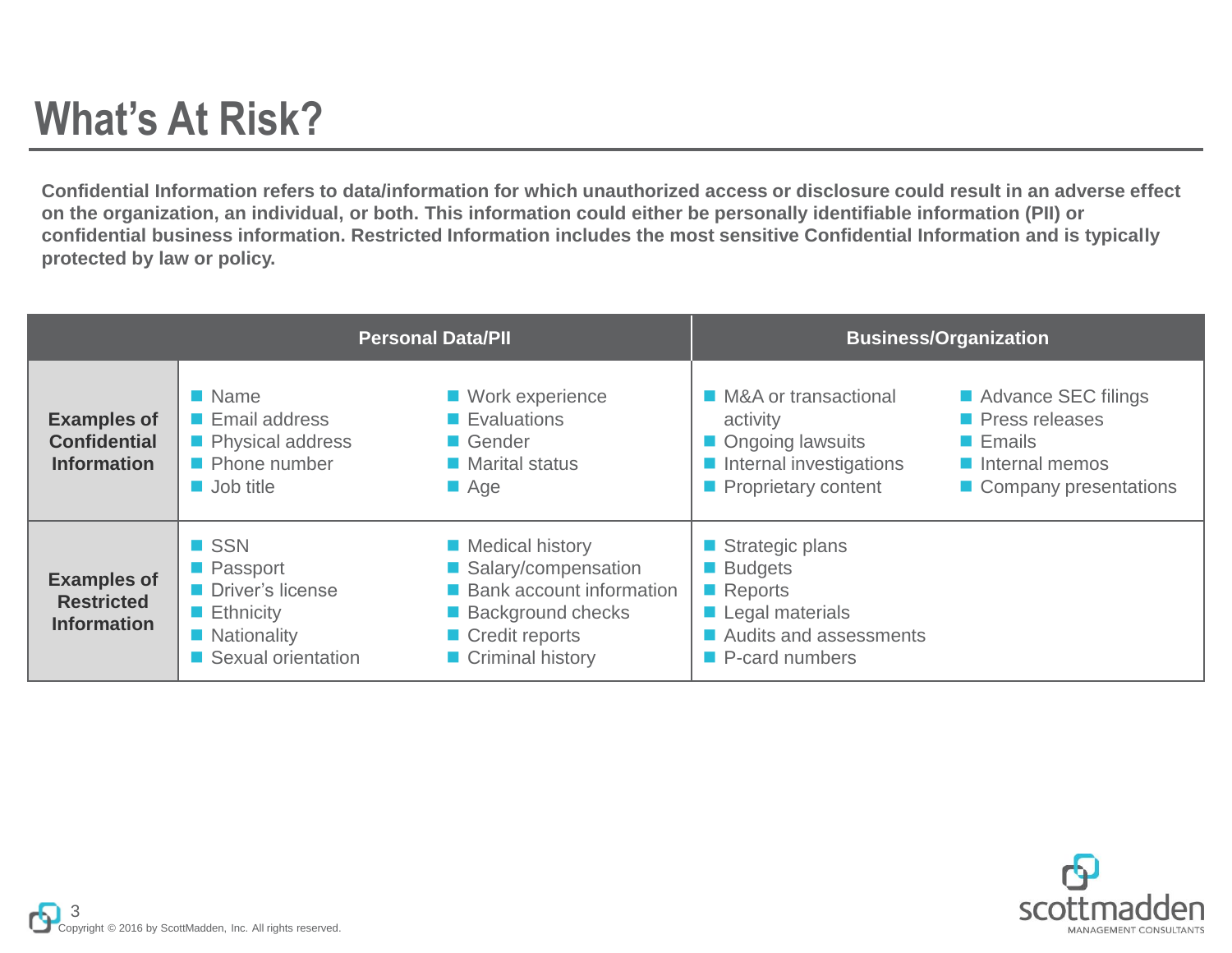### **Cyber Attack Trends**

**The number of cyber attacks against organizations continues to grow in complexity, frequency, and severity. Significant data breaches in 2015 included**<sup>1</sup> **:**

- VTech (children's technology maker) personal data compromised for 5 million parents and 6 million children
- Kaspersky Lab (security vendor) 13 million account records exposed
- Experian (credit service provider) personal data compromised for 15 million customers
- US Office of Personnel Management (federal government) PII and restricted data exposed for 21.5 million federal employees
- Anthem Blue Cross Blue Shield (health insurer) PII and restricted data exposed for 80 million patients and employees



**In 2015, the average organization spent more than \$15 million remediating the effects of cyber attacks. To mitigate potential costs, SSOs must take action to understand and protect the flow of their sensitive information.**

1. CRN, 10 Biggest Data Breaches of 2015





Copyright © 2016 by ScottMadden, Inc. All rights reserved. 4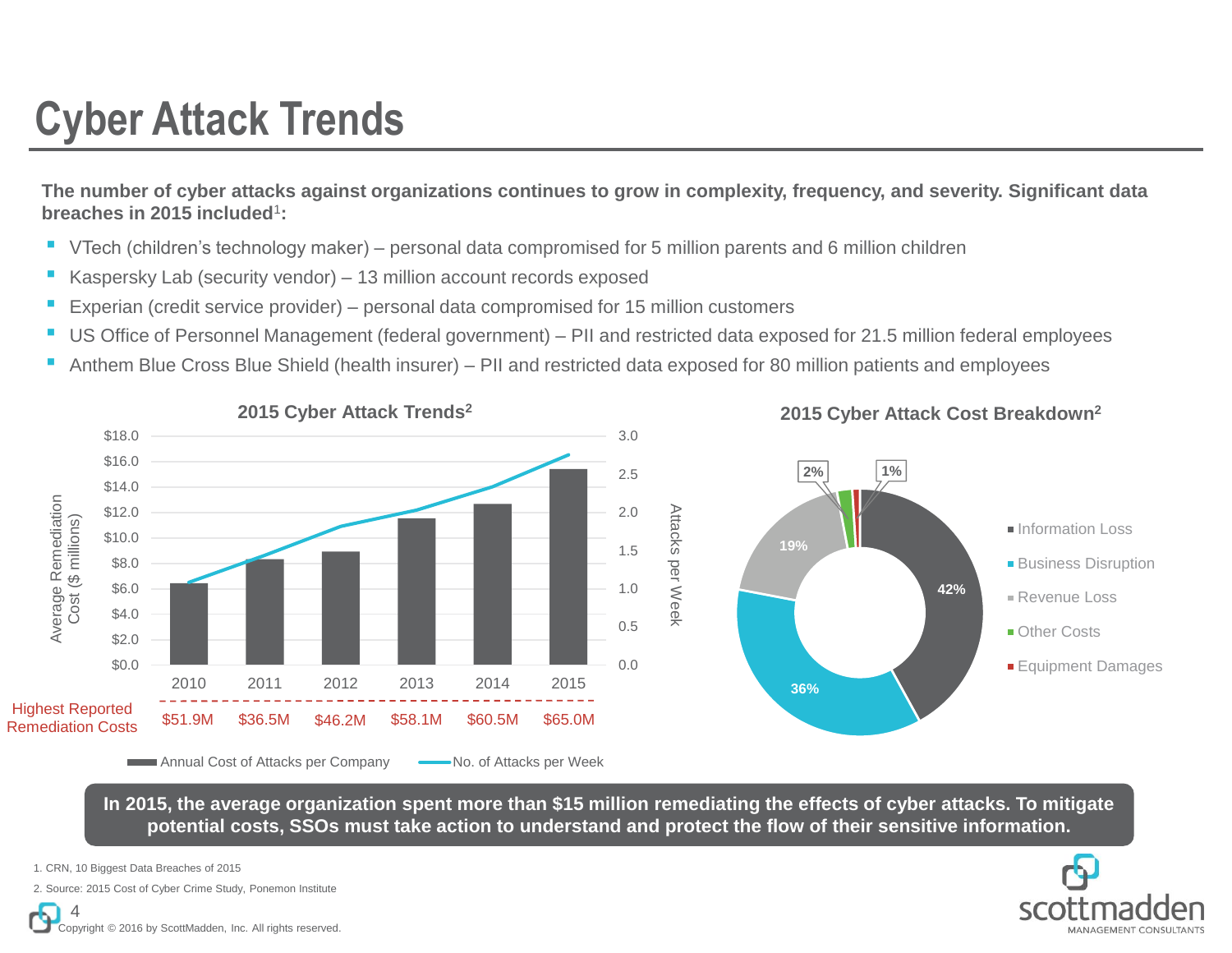### **Key SSO Risk Factors**

**The volume of sensitive data makes SSOs a target. While a high volume of data tends to correlate to increased operational efficiency, it also increases the risk that this data may be compromised. Despite this, data security is often overlooked in favor of gains in operational efficiency and customer service.**

- SSOs enhance their efficacy by integrating their primary systems with third-party systems for benefits management, time and attendance, etc. Each of these integrations typically transmits sensitive data over myriad secured and unsecured channels
- Business process complexities, policies, and exceptions increase along with the amount of sensitive data flowing through the SSO
- Email, chat, and open service tickets are common modes of sending communications in and out of SSOs. These regularly include sensitive information that can inadvertently fall into the wrong hands
- Some SSO departments (e.g., workforce administration, call centers) can experience low employee engagement, especially for data security initiatives
- These departments can also experience high turnover, opening the SSO up further to potential malicious insider activity

#### **SSO Risk Factors Complexity of an HR SSO Information Ecosystem**



**SSO data is constantly moving through countless systems, applications, and individuals. Only a robust cybersecurity program can mitigate the complexities of the information ecosystem.**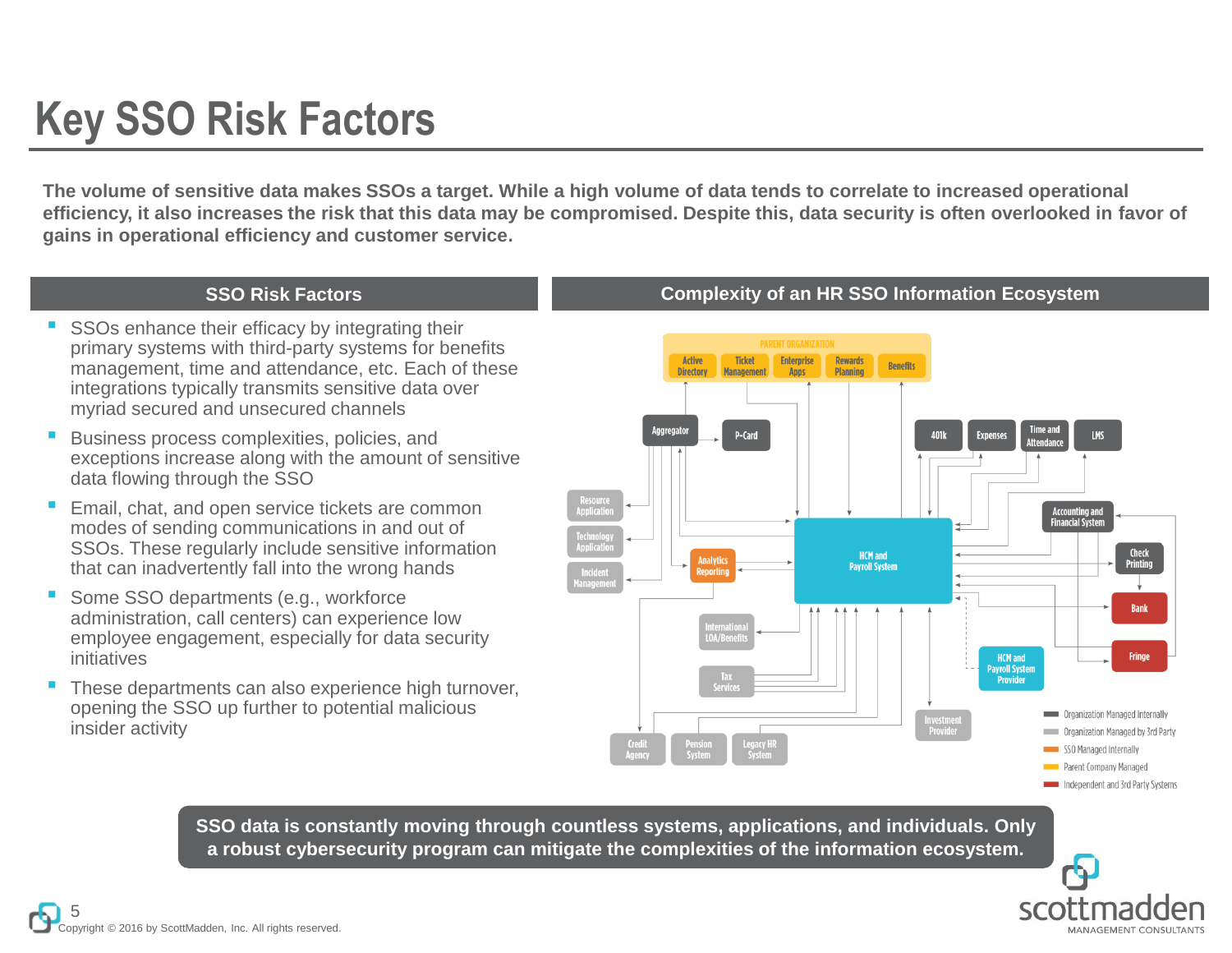### **Building Blocks of SSO Cybersecurity**

**Tiered SSO delivery models often include payroll and leave-of-absence specialists, AP clerks, and HRIS teams that have elevated privileges to sensitive data. SSOs need to provide employees the tools, awareness, and direction to properly handle, communicate, and use confidential and restricted data.**

| <b>Building Block</b>                        | <b>Key Questions</b>                                                                   | <b>Potential Vulnerabilities</b>                                                                 |
|----------------------------------------------|----------------------------------------------------------------------------------------|--------------------------------------------------------------------------------------------------|
| <b>Data Security</b>                         | Do you know where your confidential and restricted<br>data is stored and for how long? | It is not clear how many systems, applications,<br>servers, etc. house PII                       |
|                                              | What controls are in place to ensure data safely<br>reaches its intended destination?  | Old databases and files are left on shared drives<br>"as is" after they are no longer needed     |
|                                              | Do you have secure methods for handling and<br>collaborating with restricted data?     | Some employees save files containing PII to<br>their local drives                                |
|                                              | Who has access to confidential and restricted data?                                    | Third-party support vendors have access to<br>applications that process/contain PII              |
| <b>Education and</b>                         | What information security training do SSO                                              | Employees receive minimal, ineffective training                                                  |
| <b>Awareness</b>                             | employees receive?                                                                     | Training documentation is not up to date with                                                    |
|                                              | How often is the material refreshed and presented?                                     | current trends and leading practices                                                             |
| <b>Security Governance</b><br>and Compliance | Are there clear roles and responsibilities between the<br>SSO, IT, and InfoSec?        | Lack of an overall governance structure that<br>clearly outlines roles and accountabilities      |
|                                              | Are you in compliance with enterprise data security<br>standards and policies?         | Enterprise data retention policies require file<br>deletion before statutory paystub regulations |

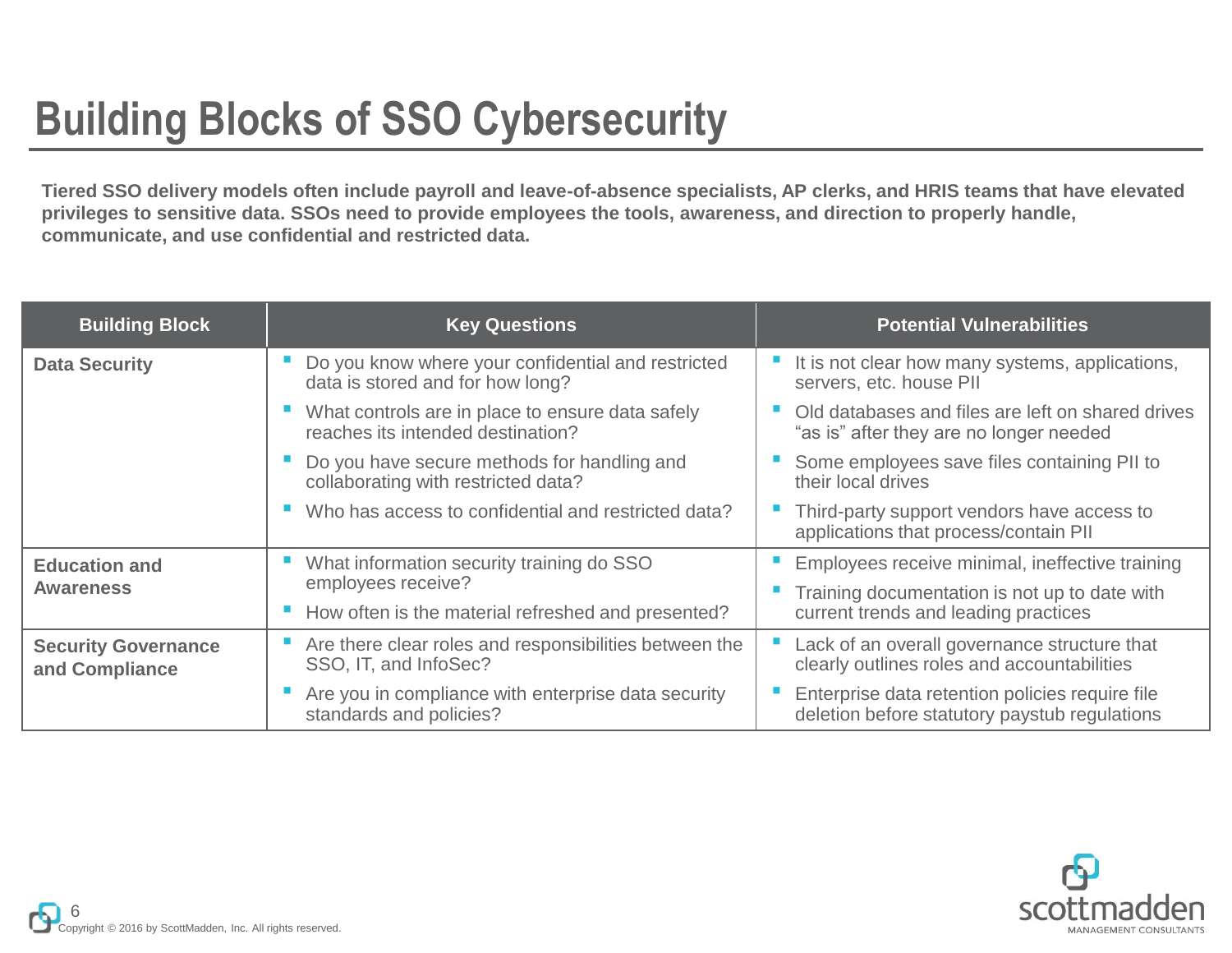### Copyright © 2016 by ScottMadden, Inc. All rights reserved. 7



**SSO data is stored in and moves through countless on-premises and cloud applications and systems. Understanding where sensitive data is stored and how it is used and shared are essential to developing and implementing effective security controls. Data can be classified in three categories:**

- Data at rest: Anything that holds data in a static state, such as file shares, databases, servers, etc.
- Data in motion: Data in transit ("on a wire") between applications, systems, individuals, etc. via email, web, or other Internet protocols
- Data in use: Data that resides on the end-user workstation and needs to be protected from being leaked through removable media devices like USBs, DVDs, CDs etc.

**The graphic below depicts a sample flow of data through an SSO's payroll process:**

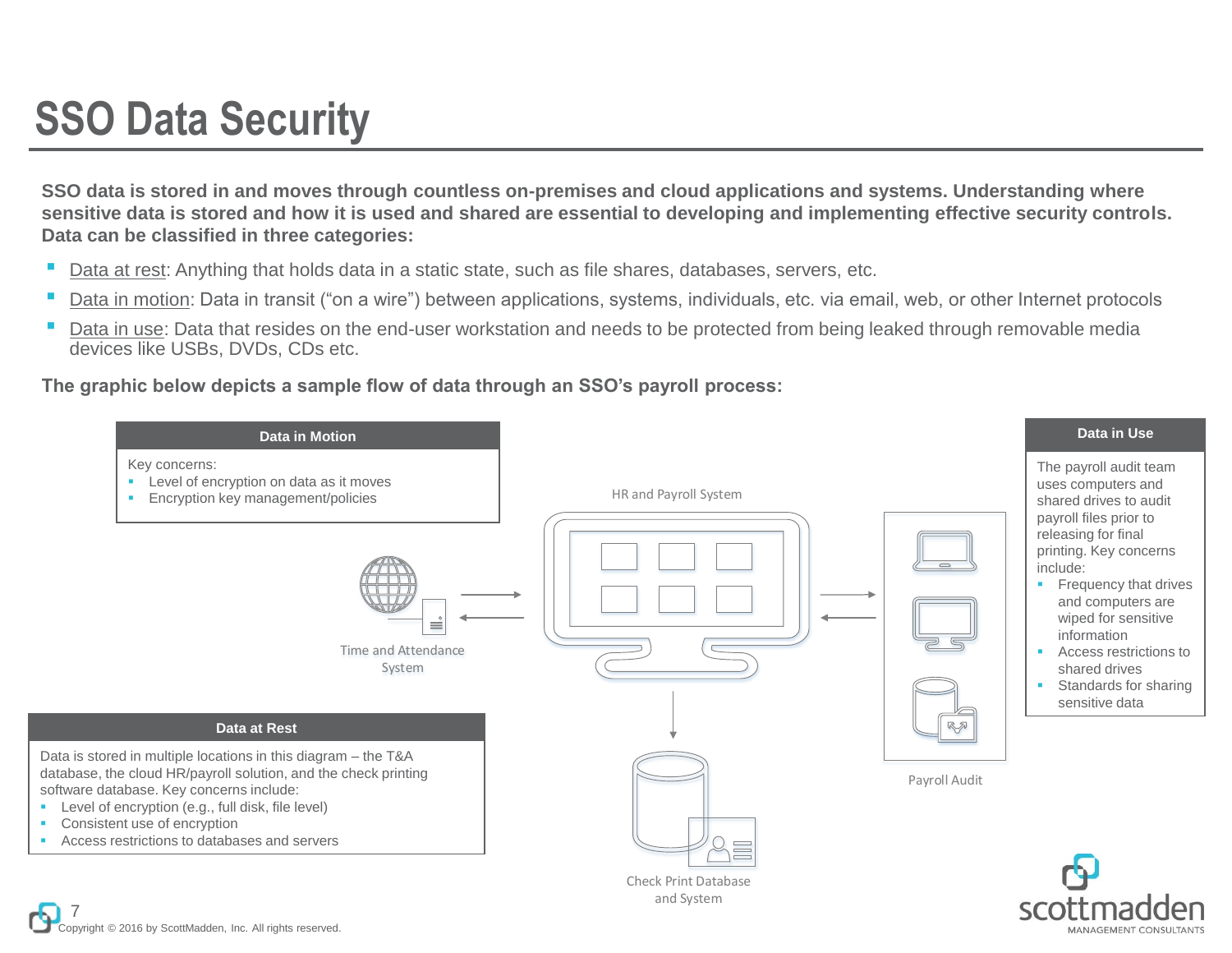# **Mitigating Common SSO Data Security Challenges**

**Many SSOs face similar data security challenges and risk points they must address:**

- Stale or outdated data maintained on servers and databases
- Numerous locations and mechanisms for storing data
- Necessity of cross-functional collaboration using sensitive data
- Inconsistent use of encryption and secure file transfer protocols
- Lack of clarity with regards to retention standards

**Formal data security standards can help mitigate these risks throughout the data life cycle. Key considerations include:**

- What data will be stored, and for how long
- Where data will be stored, both physically and electronically
- Who can access data, including both applications and users
- How often and where data should be backed up
- When and how to destroy data



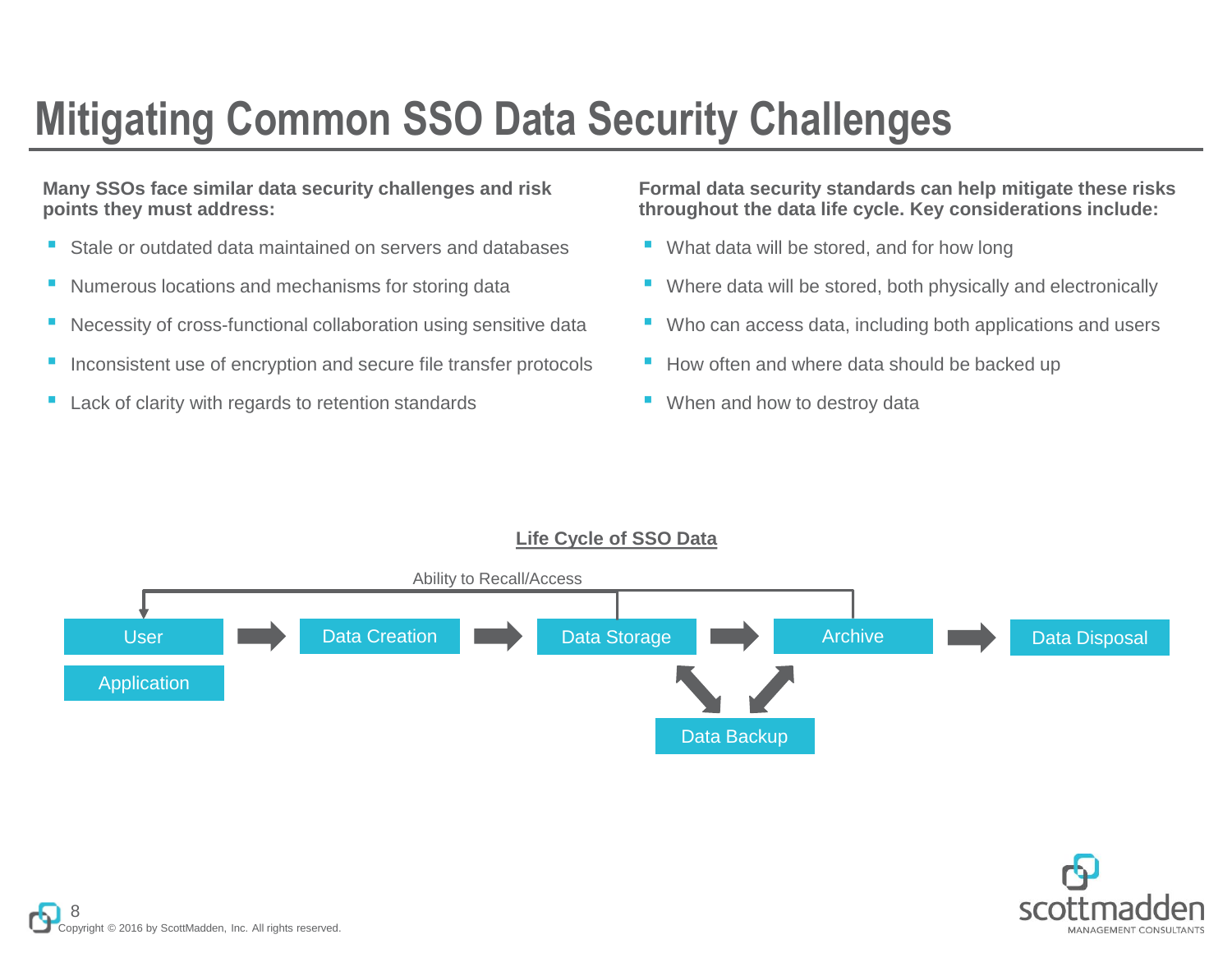### **Education and Awareness**

**Cyber crimes are not the only sources of risk for SSOs—the action or inaction of employees can also lead to security incidents. It is vital SSOs maintain a security awareness program to ensure employees understand the importance of protecting sensitive information, how to handle it securely, and the risks of mishandling such information.**



#### **Qualities of an effective and sustainable awareness program include:**

- Information is provided in a way that relates to the SSO culture (i.e., how employees think and behave)
- Information is delivered in different formats to affect change and is consistently reinforced and repeated
- Management is on-board and understands the holistic security risks (e.g., financial, reputational, legal)
- Presentations are personal "bring the message home," "security is everyone's job"
- Information is relevant to current events and trends and is consistently updated with lessons learned

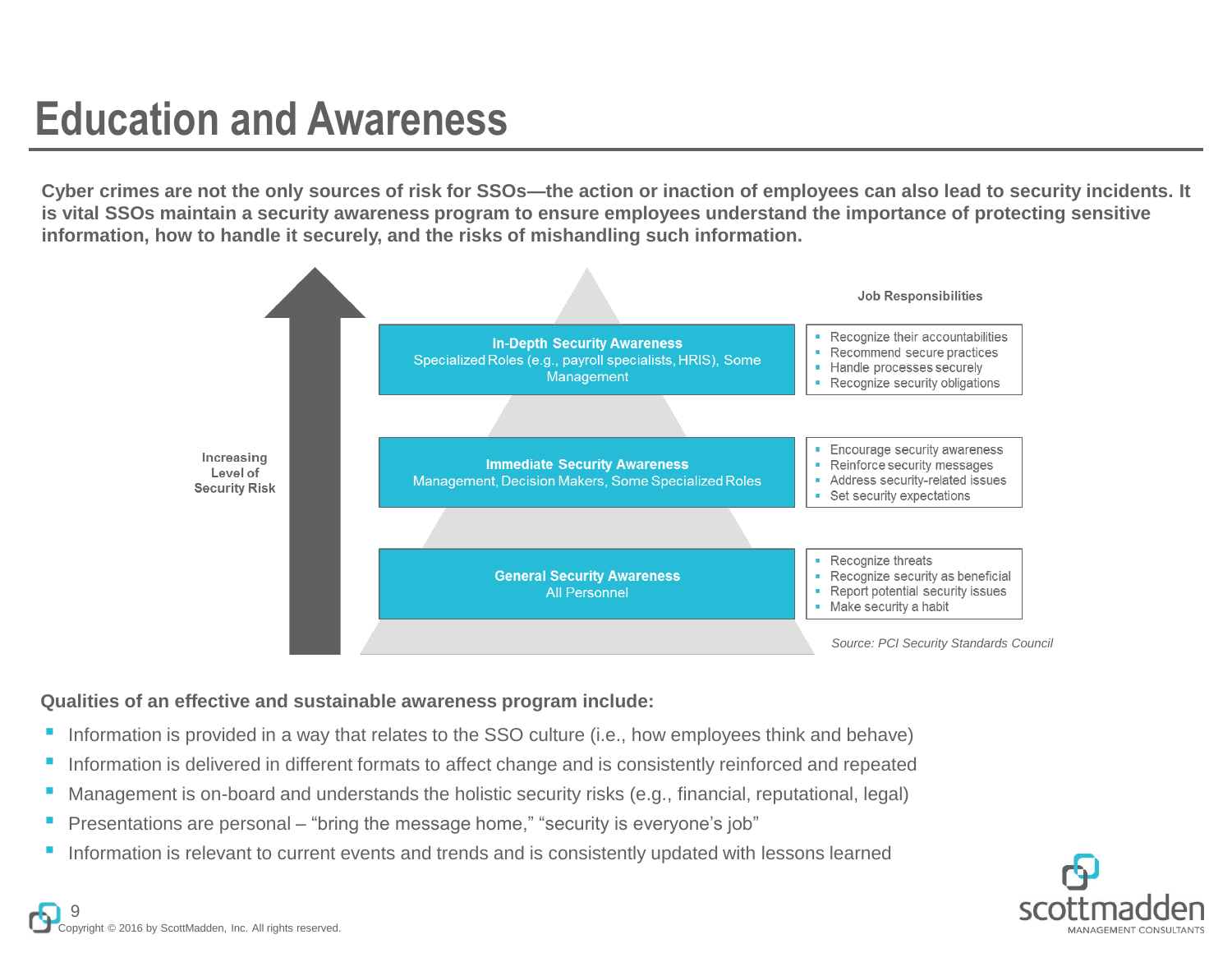### **Governance and Compliance**

**In addition to securing sensitive data and educating employees, SSOs must work with other parts of the organization to clearly define security roles and responsibilities. Establishing a governance model creates a structure that enables the SSO to operate with clear role definition, fosters appropriate accountabilities, and ensures compliance with corporate standards.**

#### **Foster Collaboration between the SSO, IT, Legal and InfoSec**

- Identify a clear set of roles and responsibilities for which each group is accountable
- Leverage the insight of each group to determine risk points
- Ensure communication between all groups is timely, efficient, and ongoing
- Work together on policy creation to ensure the alignment on data security priorities and standards

#### **Establish Enterprise Data Security Standards**

- Conduct analysis to understand where the SSO is in relation to existing enterprise data security policies and identify highest priority gaps
- Collaborate to establish overall data security standards taking into account special SSO situations and laws/regulations
- Document policy and process documentation
- Establish a process and standards audit cycle

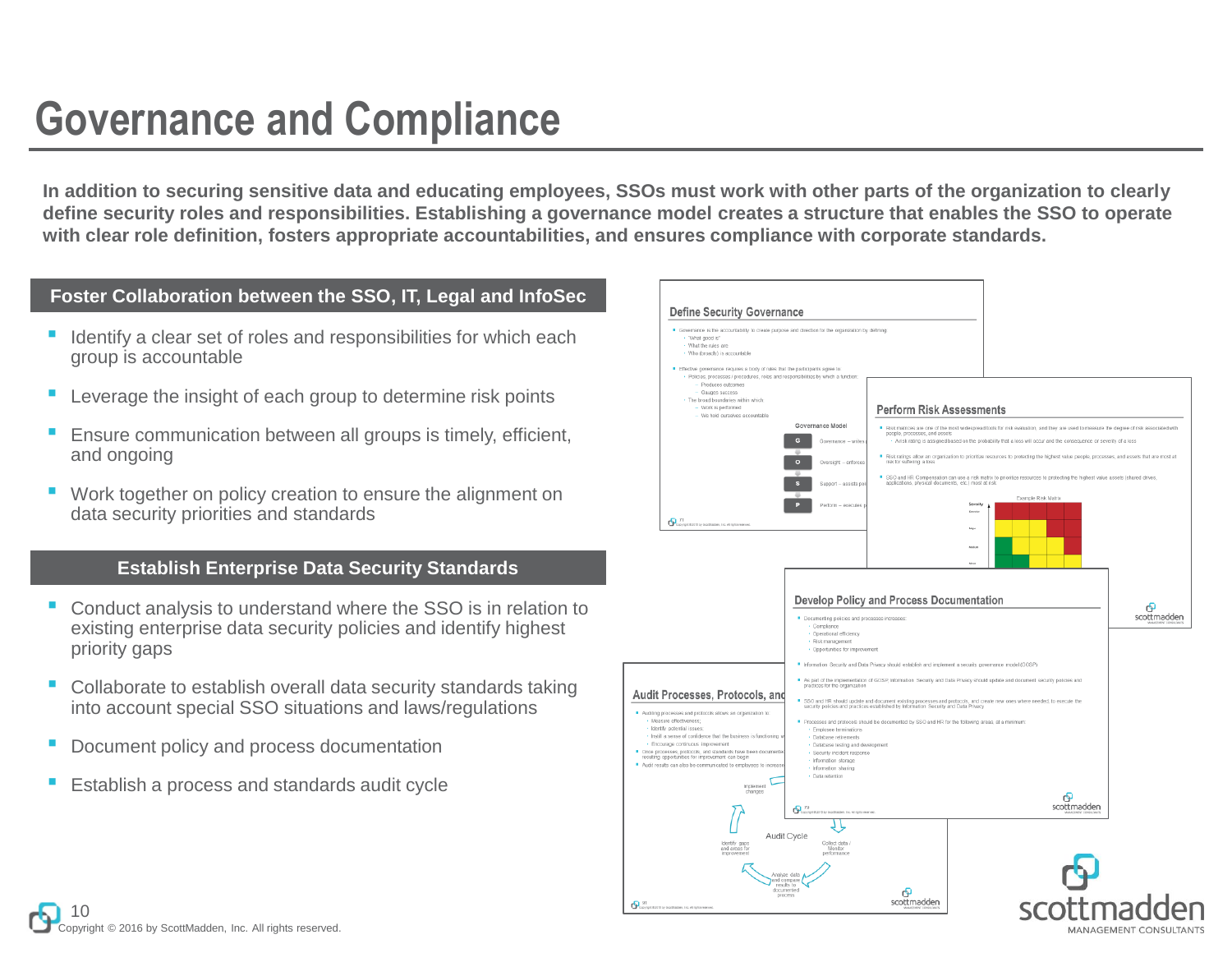## **SSO Cybersecurity Leading Practices**

| <b>Building Block</b>                    | <b>Leading Practice</b>                                              | <b>Benefit Description</b>                                                                                                                                                                                                                                                                                | <b>Impact</b> | Implementation<br><b>Level</b> |
|------------------------------------------|----------------------------------------------------------------------|-----------------------------------------------------------------------------------------------------------------------------------------------------------------------------------------------------------------------------------------------------------------------------------------------------------|---------------|--------------------------------|
|                                          | Secure sensitive<br>information that is<br>not encrypted             | П<br>Reduces the likelihood of a successful breach<br>Enhances the defense in depth through multiple avenues of layered<br>security<br>Supports secure business processes<br>a.                                                                                                                           | <b>High</b>   | Enterprise/SSO                 |
|                                          | Enhance physical<br>security practices                               | Protects employees, hardware, programs, network, data, and other<br>assets from physical intrusions and events that could cause loss or<br>damage to an organization or individual                                                                                                                        | <b>High</b>   | <b>SSO</b>                     |
| <b>Data Security</b>                     | Develop information<br>sharing standards                             | п<br>Provides clarity of expectations, increases accountability, and<br>ensures the most effective tools at the organization's disposal are<br>being used<br>Ensures the applications and tools used to share information meet<br>organizational security and business requirements                       | <b>High</b>   | Enterprise/SSO                 |
|                                          | Develop information<br>storage standards                             | Determines how SSOs will comply with the organization's data<br>retention policy                                                                                                                                                                                                                          | <b>High</b>   | SSO                            |
|                                          | Inventory information<br>at rest, in motion,<br>and in use           | $\mathcal{L}_{\mathcal{A}}$<br>Allows an organization to:<br>Create policies and standards aligned with business needs<br>Secure data via encryption or other appropriate methods<br>Develop an effective defense in depth strategy                                                                       | <b>High</b>   | Enterprise/SSO                 |
|                                          | Isolate restricted<br>information and<br>confidential<br>information | Creates and designates repositories for the storage of sensitive<br>information<br>L<br>Allows the organization to better understand where its data resides<br>Ensures security solutions and resources are prioritized and aligned<br>a.<br>with protecting the organization's most valuable information | <b>High</b>   | Enterprise/SSO                 |
| <b>Education and</b><br><b>Awareness</b> | Develop a security<br>awareness program                              | Regularly reminds and reinforces the need to keep sensitive<br>information secure<br>П<br>Continuously promotes awareness                                                                                                                                                                                 | <b>High</b>   | Enterprise/SSO                 |

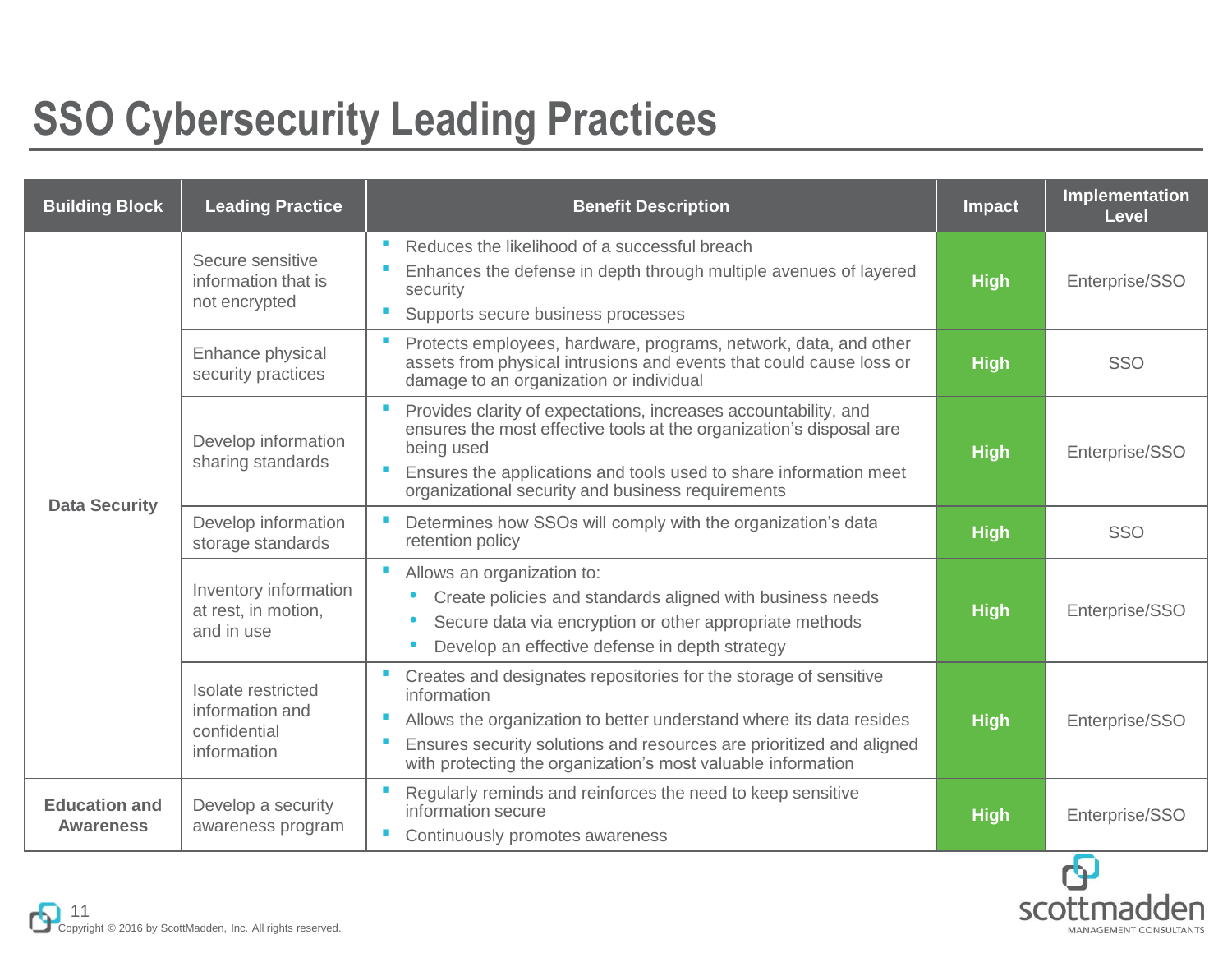## **SSO Cybersecurity Leading Practices (Cont'd)**

| <b>Building Block</b>               | <b>Leading Practice</b>                             | <b>Benefit Description</b>                                                                                                                                                                                                                     | Impact        | Implementation<br><b>Level</b> |
|-------------------------------------|-----------------------------------------------------|------------------------------------------------------------------------------------------------------------------------------------------------------------------------------------------------------------------------------------------------|---------------|--------------------------------|
|                                     | Develop a data<br>retention policy                  | Helps organizations manage data, comply with laws and regulations,<br>and prepare for business continuity in case of a disaster                                                                                                                |               | Enterprise/SSO                 |
|                                     | Define security<br>governance                       | Creates a structure that enables the organization to operate with<br>clear role definition and accountabilities                                                                                                                                | <b>High</b>   | Enterprise                     |
| Governance and<br><b>Compliance</b> | Develop policy and<br>process<br>documentation      | Allows senior leadership to communicate philosophies, strategy, and<br>broad requirements to the organization<br>Allows leadership to define and standardize how the requirements<br>set forth in the policies will be accomplished            | <b>High</b>   | Enterprise/SSO                 |
|                                     | Measure process<br>effectiveness                    | $\mathcal{L}_{\mathcal{A}}$<br>Allows an organization to assess the effectiveness of its security<br>controls<br>Facilitates decision making, improves performance, and increases<br>$\mathcal{L}_{\mathcal{A}}$<br>accountability             | <b>Medium</b> | Enterprise/SSO                 |
|                                     | Audit processes,<br>protocols, and<br>standards     | Instills a sense of confidence that the business is functioning well<br>and is prepared to meet potential challenges<br>Encourages continuous improvement<br>$\mathcal{L}^{\mathcal{L}}$                                                       | <b>Medium</b> | Enterprise/SSO                 |
|                                     | Perform risk<br>assessments                         | $\mathcal{L}_{\mathcal{A}}$<br>Highlights the cybersecurity risk to organizational operations, assets,<br>and individuals<br>Serves as a foundation for prioritizing improvement efforts and<br>$\mathcal{L}_{\mathcal{A}}$<br>decision making | <b>Medium</b> | Enterprise                     |
|                                     | Develop system<br>requirements                      | Describes functions which systems, applications, and other tools<br>$\mathcal{L}_{\mathcal{A}}$<br>should fulfill to meet security and business requirements                                                                                   | Low           | Enterprise                     |
|                                     | Develop a formal<br>data loss prevention<br>program | Improves data classification schemes<br>$\mathcal{L}_{\rm{eff}}$<br>Provides an understanding of the data life cycle<br>Enhances controls over access to sensitive data<br>$\mathcal{L}_{\mathcal{A}}$                                         | Low           | Enterprise                     |

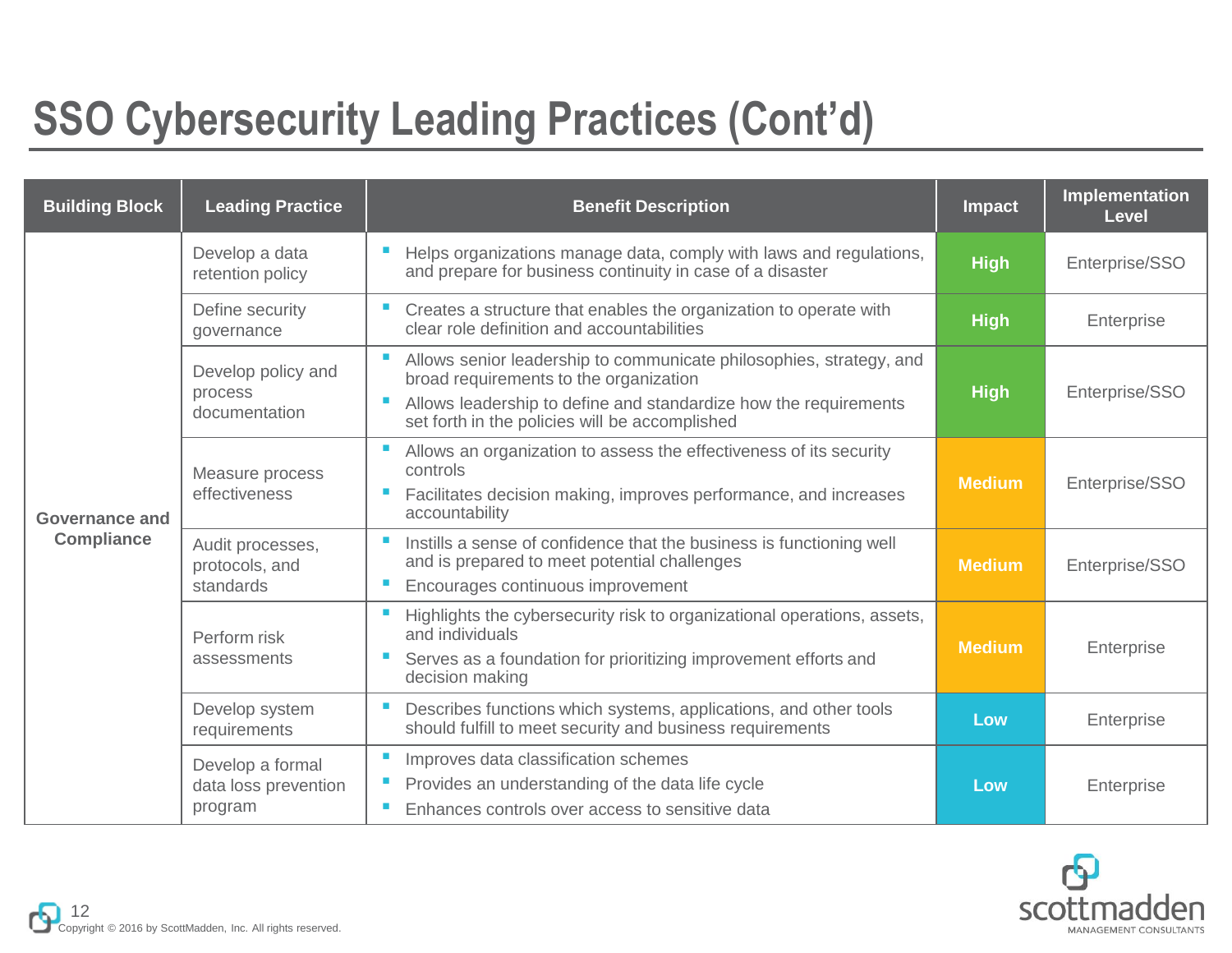## **Putting It All Together**

**A programmatic approach is required to secure SSOs. Attempts to build and improve cybersecurity capabilities through individual or disjointed projects are expensive and ineffective. SSOs must pursue a programmatic approach that mitigates SSOwide risks.**



#### **In a formal cybersecurity program:**

- A roadmap is created to identify critical risks, take immediate action, and achieve long-term capabilities. Many leading practices can be implemented quickly with significant impact on SSO cybersecurity
- **Priorities are risk informed**
- Project management and organizational change management enable a successful implementation
- Monitoring of indicators drives corrective actions and continuous improvement

**Engaging SSO leadership and stakeholders in cybersecurity decision making is the single most important factor in creating a successful cybersecurity program—more than technology or funding.**

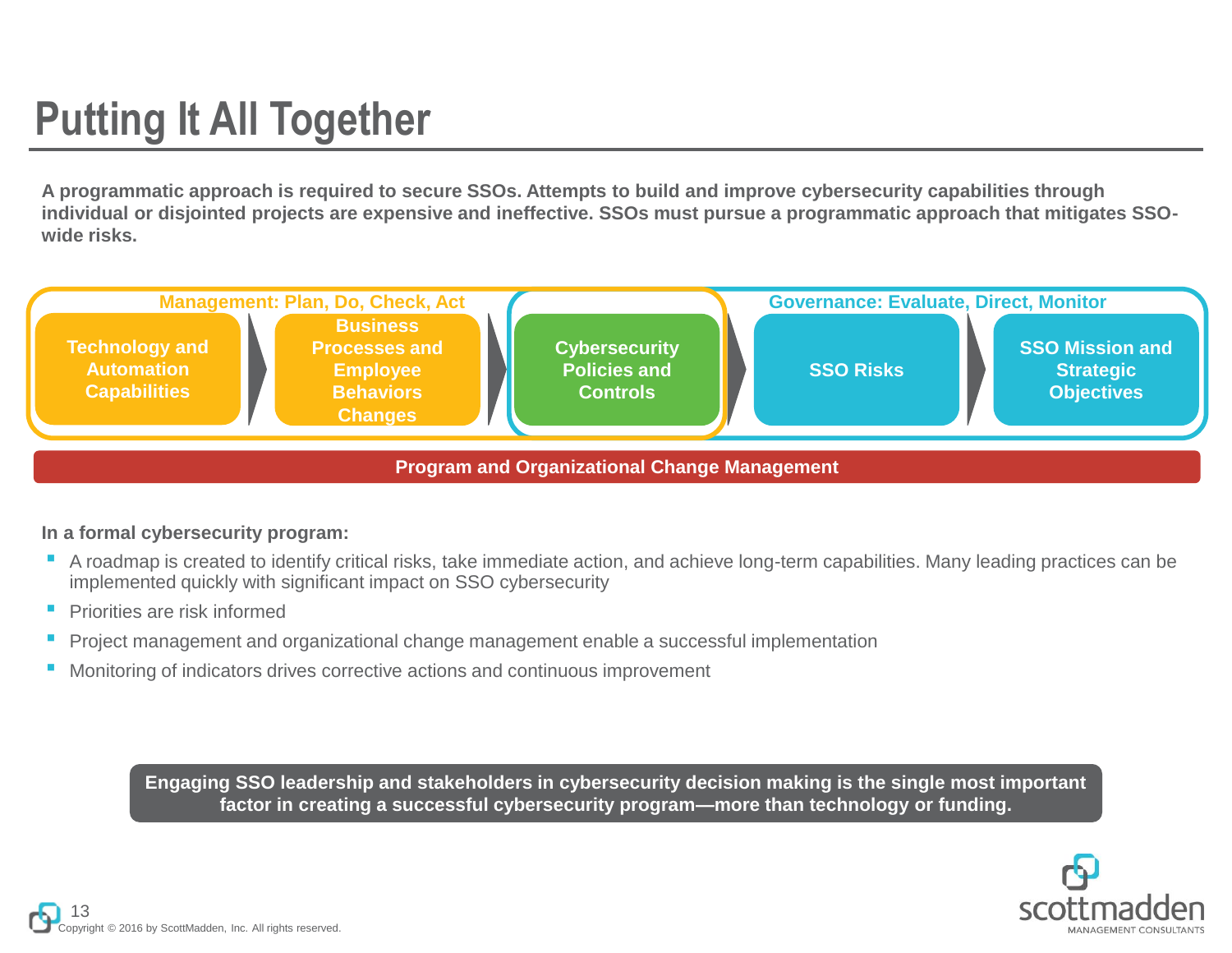### **How ScottMadden Can Help**

| <b>Cybersecurity Program</b><br><b>Services</b>                                                                                                                                                             | <b>Cybersecurity</b><br><b>Governance Design and</b><br><b>Implementation</b>                                                                                                                                                | <b>Cybersecurity</b><br><b>Organizational Change</b><br><b>Management (OCM)</b>                                        | <b>Cybersecurity Capability</b><br><b>Design and</b><br><b>Implementation</b>                                                   |
|-------------------------------------------------------------------------------------------------------------------------------------------------------------------------------------------------------------|------------------------------------------------------------------------------------------------------------------------------------------------------------------------------------------------------------------------------|------------------------------------------------------------------------------------------------------------------------|---------------------------------------------------------------------------------------------------------------------------------|
| <b>Strategic planning support</b><br>Security program<br>management<br>Design and<br>implementation<br>• Security policy alignment<br>• Program assessments<br>Sensitive data inventories<br>Transformation | Policy framework design<br><b>Business policy and</b><br>process assessments<br>Data security standards<br>creation<br><b>Cybersecurity metric</b><br>design and implementation<br>Access management<br>strategy development | OCM support of<br>implementation efforts<br><b>Cybersecurity awareness</b><br>ш<br>plan - design and<br>implementation | Process design<br>Implementation project<br>management<br>Cybersecurity threat-<br>based risk assessments<br>• Vendor selection |